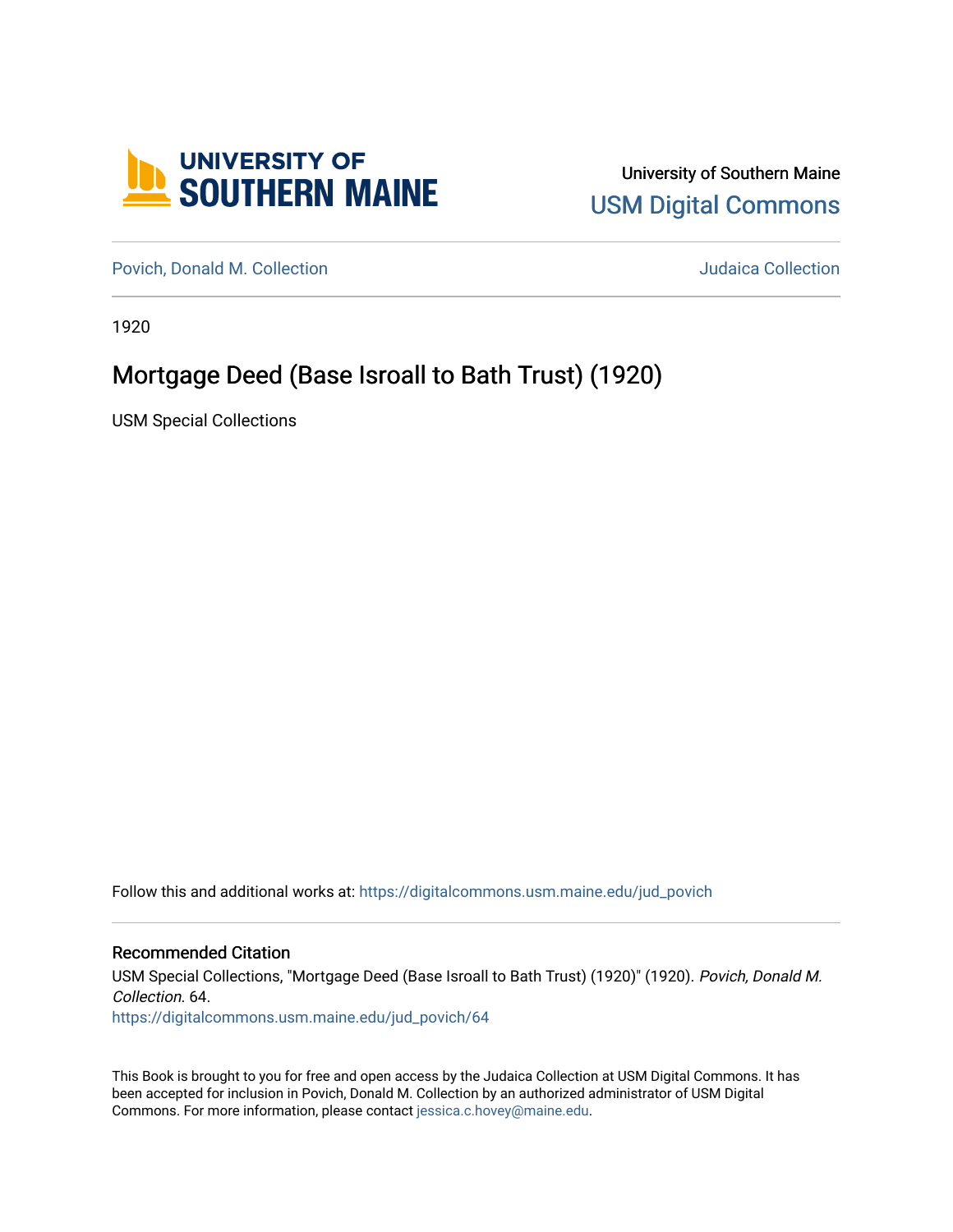1 tours that ortgage Deed. (WITH INSURANCE CLAUSE, ETC.) FROM Base Isroall TO Bath Trust Company July 6,  $.1920.$ DATED, **SAGADAMUC** ss: Registry of Deeds. 920 b  $19$ Received.  $...$  $M_{1},...$ ..........M., and at. H. recorded in Book 142 Page 277 ATTEST: euw REGISTER. FROM THE OFFICE OF Walter S. Glidden SMITH & SALE, Publishers, 45 Exchange Street, Portland, Maine. HALL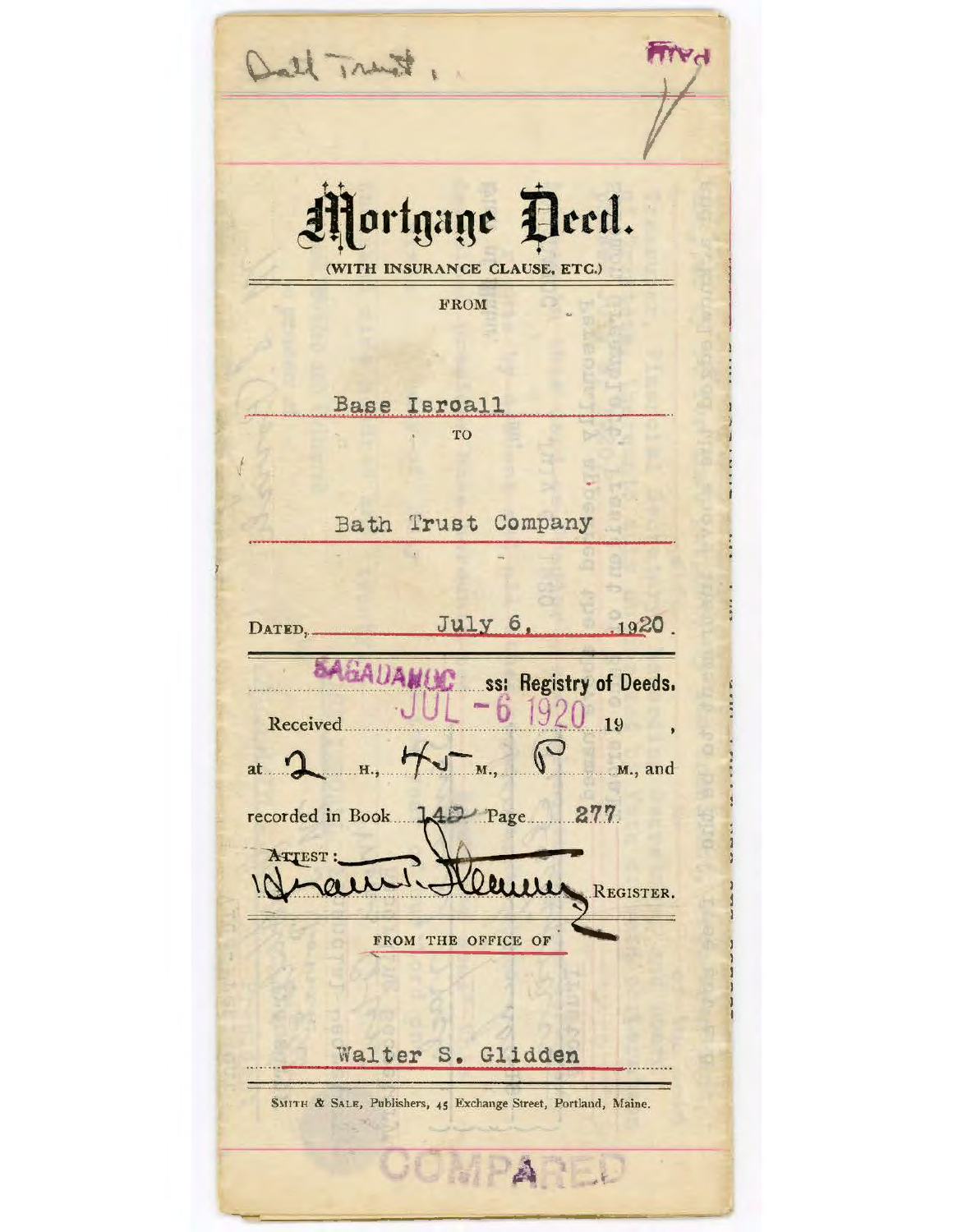## Know all Men by these Presents,

[No.0] 192 Mig Spott A Property

ation Brown

That Base Isroall, a corporation organized and existing under the provisions of Chapter 62 of the Revised Statutes of Maine, of 1916, and located at Bath, inthe County of Sagadahoc, and State of Maine,-

in consideration of- thirty-three hundred dollars

paid by Bath Trust Company, a corporation existing by law and located at said Bath, \_

the receipt whereof it doeshereby acknowledge, doeshereby give, grant, bargain, nell and ronury, unto the said Bath Trust Company, its successors,

that poul al tre naudepedin

Heirs and Assigns forever. a certain lot or parcel of land with the buildings thereon. situated in said Eath, and bounded and described as follows: Beginning on the westerly side of Washington Street and at the south-easterly corner of land of Charles A. Coombs; thence running southerly by said Washington Street to the north-easterly corner of the land sold by main E. K. Harding's Trustees to Samuel P. Hitchcock; thence westerly on the Hitchcock north line to land of the Maine Central Railroad Company; thence northerly by the railroad land to land of Harriet Wright; thence easterly by land of said Wright and said Coombs to the starting point; being the same premises conveyed to it by Thomas Slavin by his deed of even date herewith, to be recorded in Sagadahoc Registry of Deeds. -

BULLION CREATE CONSTRUCT IN PRESCRIPTION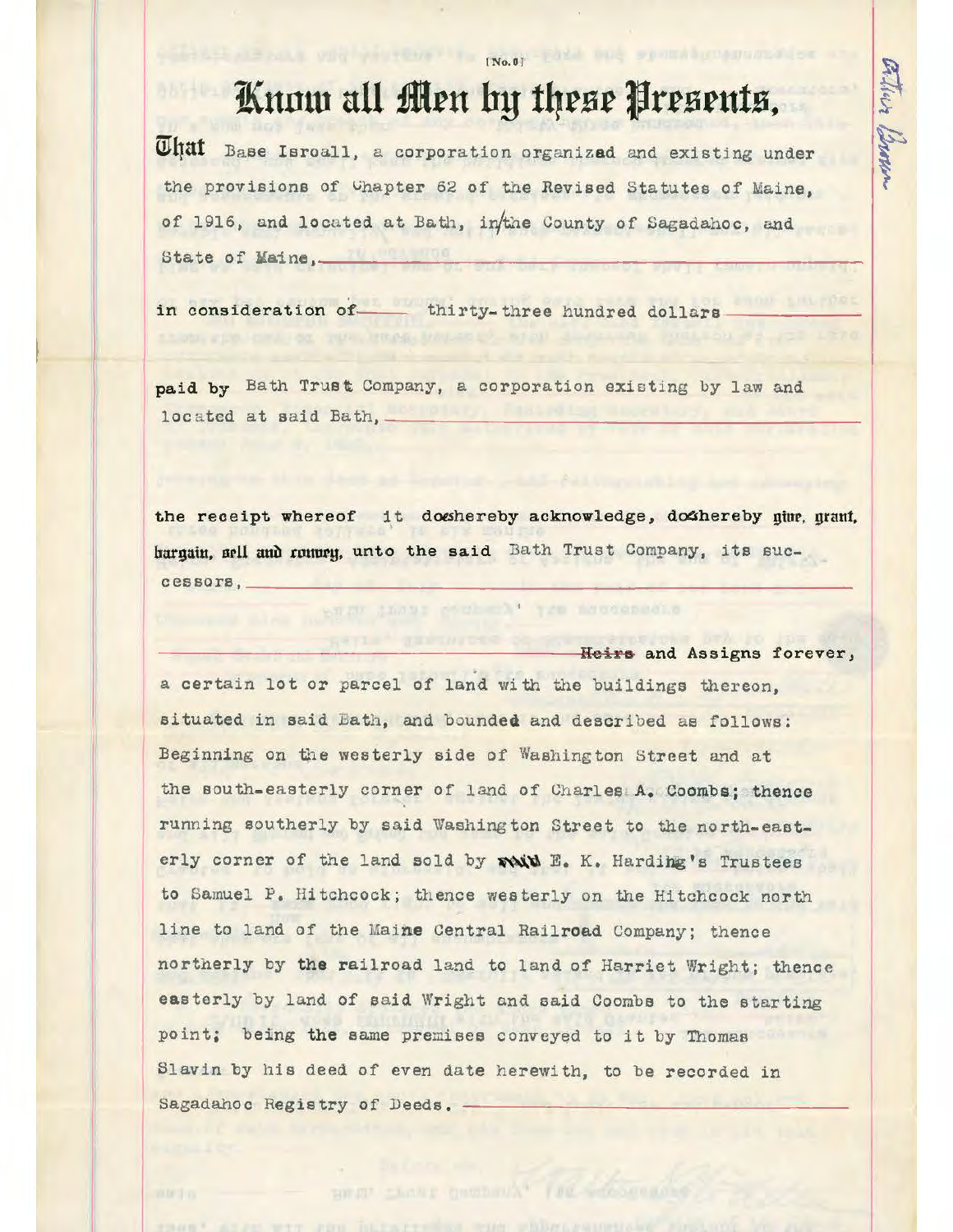Tu haur and in huld the aforegranted and bargained premises, with all the privileges and appurtenances thereof to the - Bath Trust Company, its successors.  $said$ 

Heirs and Assigns, to its and their use and behoof forever. It a meen by sast made personaged to no accorded if

Any when has then compain to you with successors And it does functional with the said Grantee, heirs, tend of said stight and said Coomes to the Ate and assigns, that it is lawfully seized in fee of the premises, that they are free of all encumbrances, has that it - have good right to sell and convey the same to the said its successors Grantee to hold as aforesaid; and that it and theirs, shall heirs, shall and will Warrant and Defend the same to the said Grantee Heirs and Assigns forever, against the lawful claims and demands of all persons. We have a server with the server with the server with the server with the server with the server with the server with the server with the server with the server with the server with the server with the serv

Urnuided Neuertheless, That if the said

Base Isroall, Wits successors

Heirs, Executors or Administrators pay to the said Dath Trust Company, its successors

Heirs, Executors, Administrators or Assigns, the sum of thirtythree hundred dollars, in six months competedy soknowledge, scaperaby mun. mum.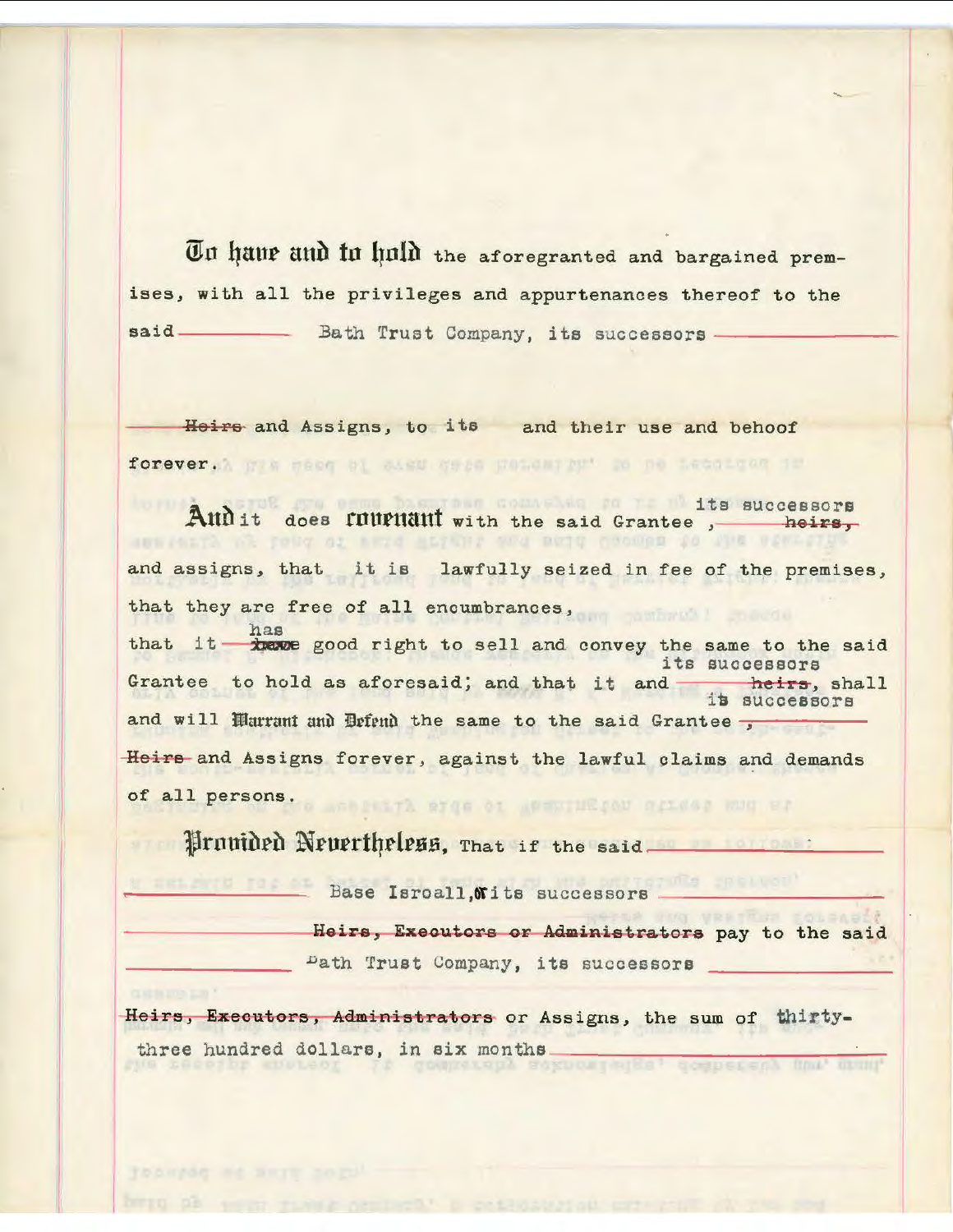from the day of the date hereof, with interest thereon at the rate of six per centum per annum, during said term and for such further time as said principal sum or any part thereof shall remain unpaid;<br>in advance payable semi -annually/, and until such payment shall pay all taxes and assessments on the granted premises, to whomsoever laid or assessed, and shall keep the buildings thereon insured against fire<br>in a sum not less than --- thirty-three hundred ite s <sup>u</sup> ccessors dollars, for the benefit of the said Grantee, and-Administrators and Assigns, in such form and at such insurance

offices as it shall approve, and shall not commit nor suffer any strip or waste of the granted premises,

nor commit any breach of any covenant herein contained, then this Deed, as also a certain promissory note bearing *even* date with these presents, given by the said Grantor , to the said Grantee , to pay the sum and interest at the time aforesaid, shall both be void, otherwise shall remain in full force.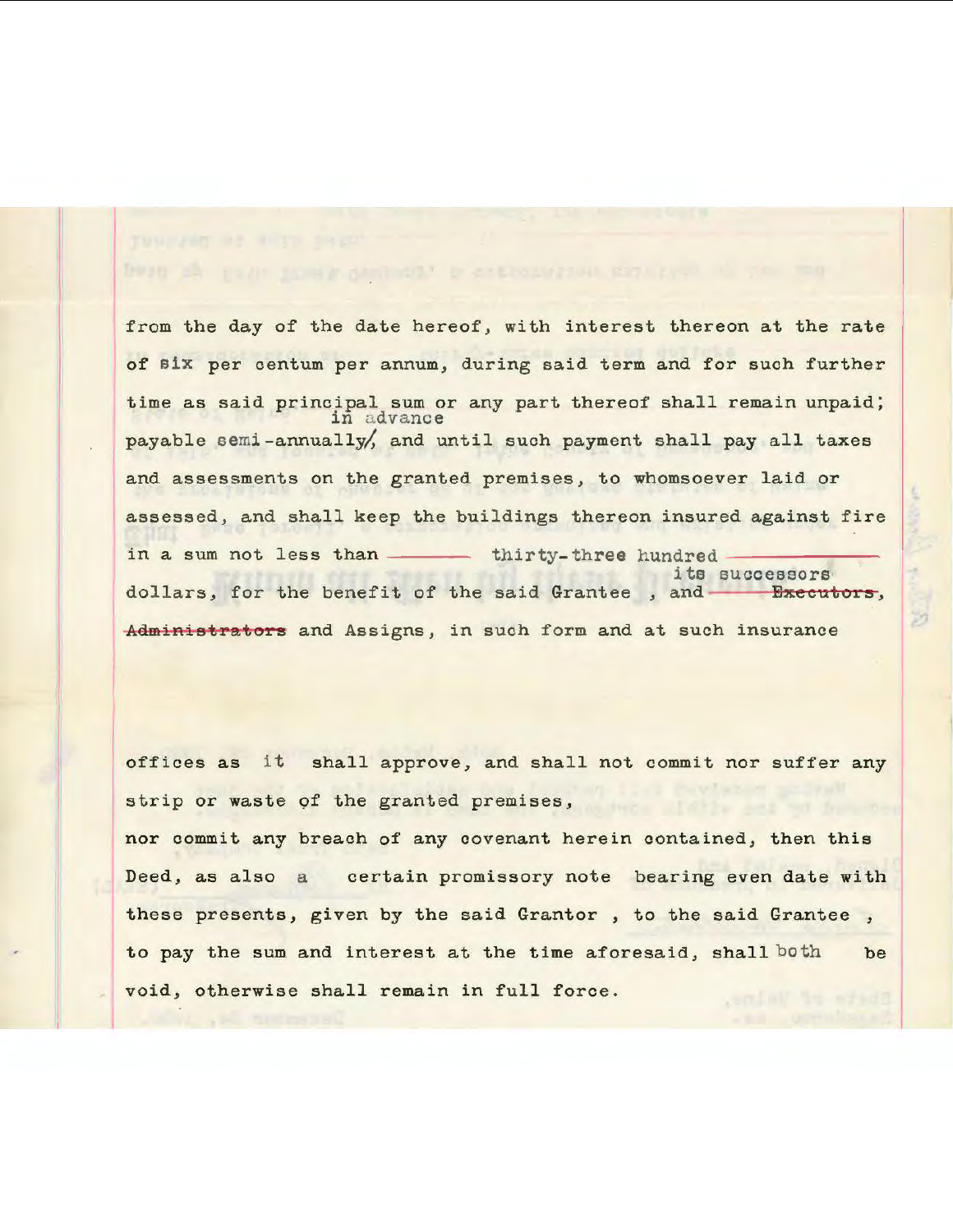In Witness Wherenf, the said Base Isroall has caused these presents to be executed in its corporate name and its corporate seal affixed - and (the seal hereto attached being adopted by it for that purpose) by its President, Vice-President, wife of the said Treasurer, Financial Secretary, Recording Secretary, and Board of Trustees, thereunto duly authorized by Vote of said corporation passed July 5, 1920,joining in this deed as Grantor, and relinquishing and conveying rights by descent and all other rights in the above described premises have hereunto set hands and seals this day of July in the year of our Lord one sixth thousand nine hundred and twenty. BASE ISROALL Signed, Sealed and Delivered by in presence of Wittness to all signishes Vice-President M S. Poinch easurer Financial Decretary Secretary Jack State of Maine. HH. July 6, 1920 uman SAGADAHOC Trustees Personally appeared the above named Solomon Greenblatt, President of Base Isroall. and acknowledged the above instrument to be the free act and deed. of said corporation, and his free act and deed in his said Before me, Voltax capacity.

Justice of the Peace.